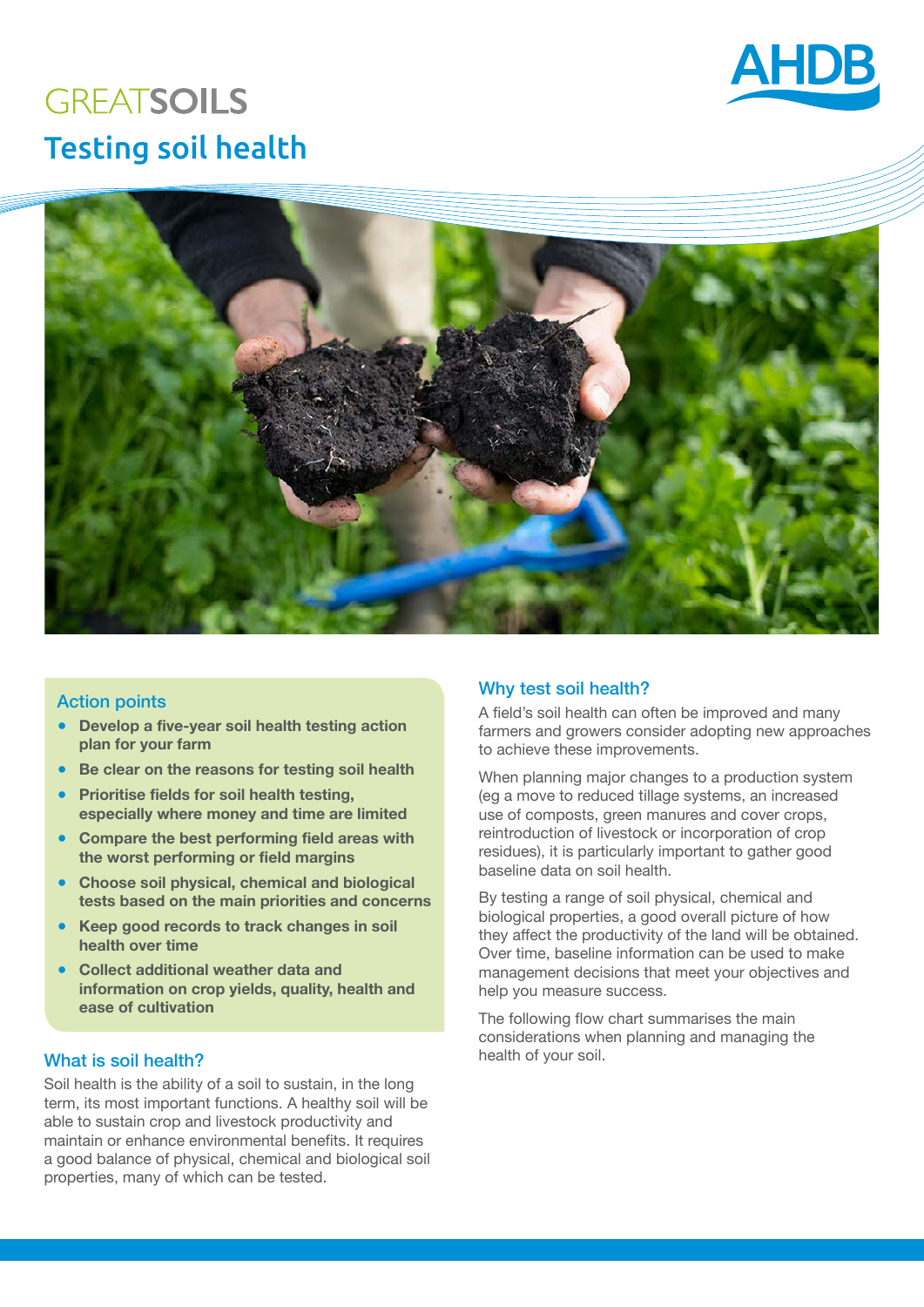Plan by collecting as much existing information as possible and considering available management options.

Measure soil health using the most appropriate tests (physical, chemical and biological indicators).

Make changes once you have a good understanding of the costs and potential benefits.

Review soil health periodically to ensure it is being maintained at a good level or improving.

#### How do you test soil health?

Soil health tests are divided into three main types: tests of soil physical, chemical and biological parameters. Although some parameters are, arguably, more useful than others, it is generally recognised several need to be measured to give a useful indication of soil health. The AHDB factsheet 'Soil Assessment Methods' summarises key methods, their cost, and the time and skills required. It is available to download at **www.ahdb.org.uk/greatsoils** 

#### Physical tests

Soil physical tests can provide information on how well soils can function under good and poor weather conditions. Physical condition is an essential component of soil health.

Soil texture and the other characteristics of the soil types occurring on a farm should be known and documented. Structural assessments, such as the Visual Evaluation of Soil Structure (VESS), can also be conducted. Such assessments can be used to help identify important constraints, such as the degree of compaction.

#### Chemical tests

Soil chemical tests should be chosen based on the production system and its perceived problems. The basic parameters  $-$  pH, nutrient status (P, K and Mg) and soil organic matter by loss-on-ignition – should be tested regularly.

Additional chemical tests can be selected based on the crops grown (eg soil trace element concentrations are useful in some situations). Although base cation saturation ratio testing has many advocates, there is limited scientific evidence to prove its value at present.

#### Biological tests

Soil biological tests include counting earthworms, measuring soil respiration and assessments of the soil food web. These tests are relatively new for most farmers and growers and information on interpretation and how to improve the values in soils can be unclear.

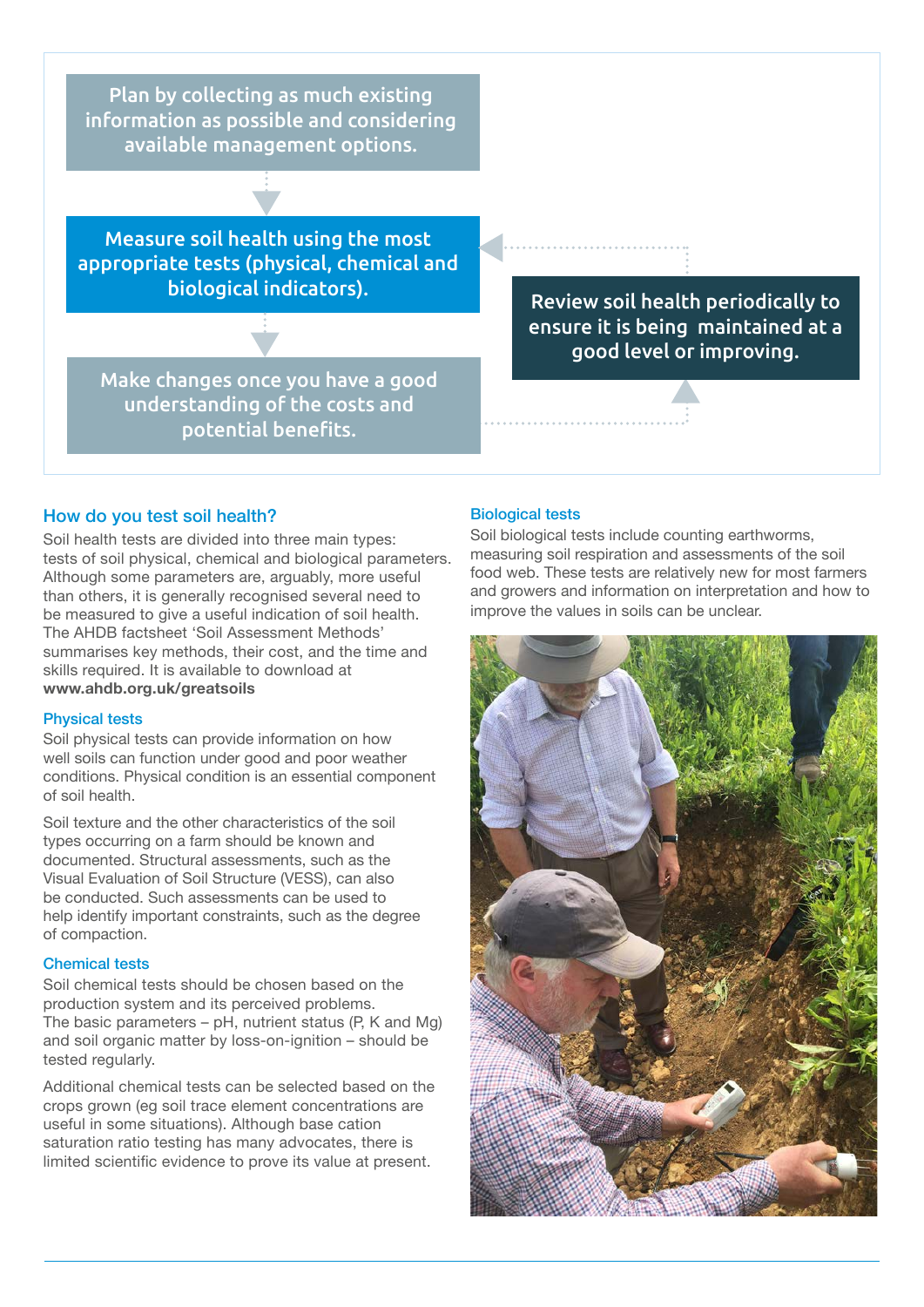Soil respiration is a measure of the living microbial population within the soil and this test is available from some UK soils labs. Soil food web testing is at an early stage in the UK, but a small number of specialist labs now offer a service to provide information on the types of microorganisms (such as fungi and bacteria) .

The AHDB factsheet **How to Count Earthworms** provides simple guidelines and is available to download at **www.ahdb.org.uk/greatsoils** along with more information about biological tests.

#### Focus attention

If financial or time constraints mean it is not possible to test all fields on the farm, focus on those that will provide the most valuable information. For example, look at the extremes: compare fields that are performing well (eg easy to cultivate, with good crop health and yields) with those that are not (eg hard to cultivate, with poor crop health and yields). Look at in-field variation by using a similar approach (eg compare the best performing areas with the worst performing areas or field margins).

Bear in mind, soils of the same texture and type should be compared. Results should also be interpreted with the crops grown in the rotation in mind.

#### Effective record keeping

Keep good records, to track changes in soil health over time. Ideally, a file for each field should be kept. Lab results, notes on soil profile/soil structure assessments and yield figures are important, but additional information, such as comments on weather, soil conditions and ease of cultivation, is also worth keeping on record.



# When should soil health be tested?

In general, soil health changes relatively slowly, although soil physical condition can be badly damaged in a single cultivation or harvest in wet weather. How frequently soil tests should be conducted varies considerably and depends not only on the test but also on the value of the crop. Some tests can be done annually, others every three to five years. Tests that measure gradual changes can be done every five years or more. To monitor longterm changes in soil health, tests should be repeated at the same point in the rotation.